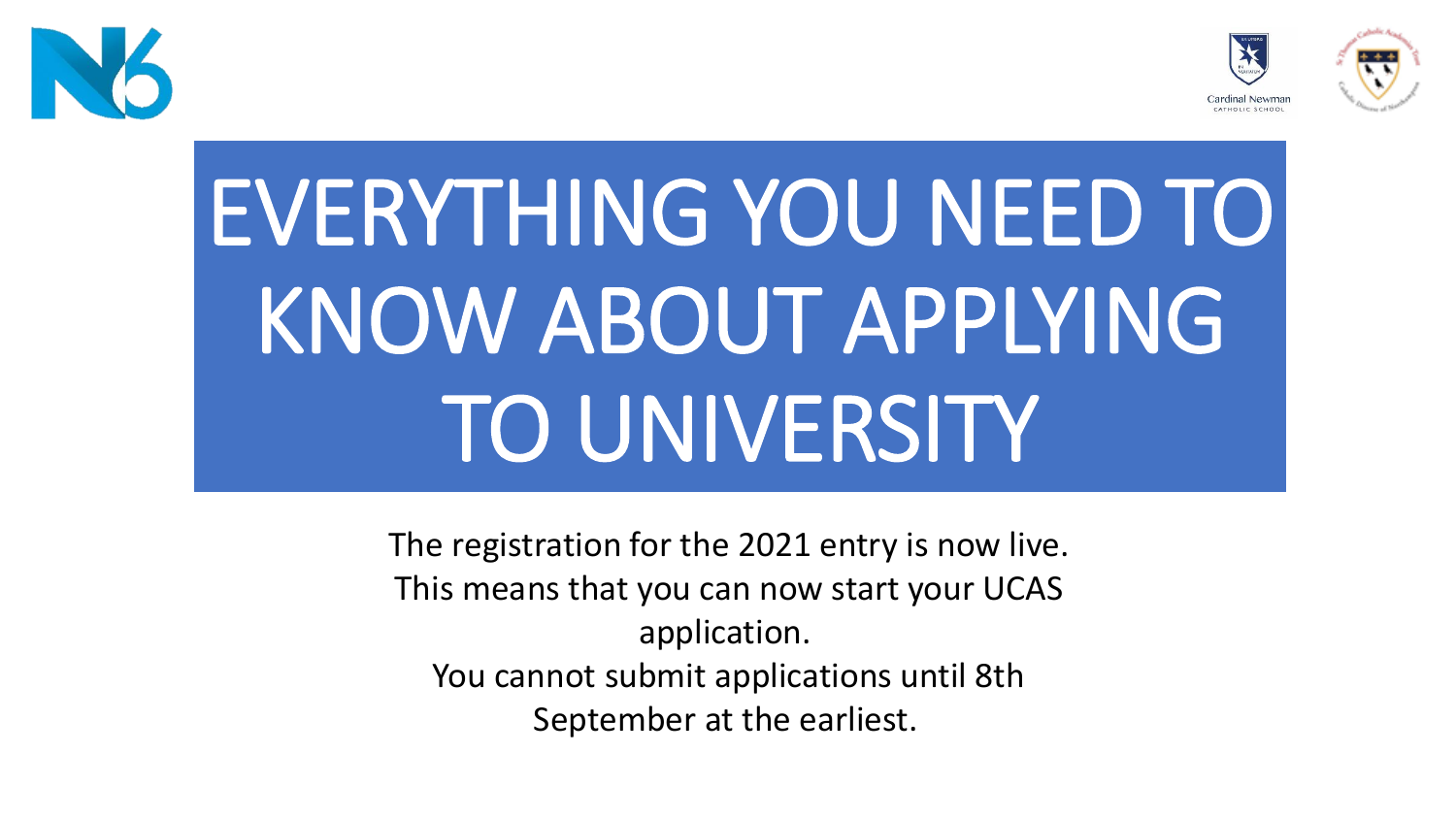# WHY USE UCAS?

- To apply for the majority of courses at Uni, you need to use a platform called UCAS (Universities and College Admission Service).
- Some Unis may have their own system whereby you apply directly to that University, along with also making your choices on UCAS. I know that Buckinghamshire uses this system for some courses.
- Even if you are not sure about going to Uni, we encourage everyone to apply. It doesn't cost much and it means that you have more options in case you change your mind. You can also apply for Apprenticeships at the same time.
- You do not need to make a final decision about your future until Results Day, and even if you have made Uni a firm choice, you don't have to go there, you can take up an Apprenticeship instead.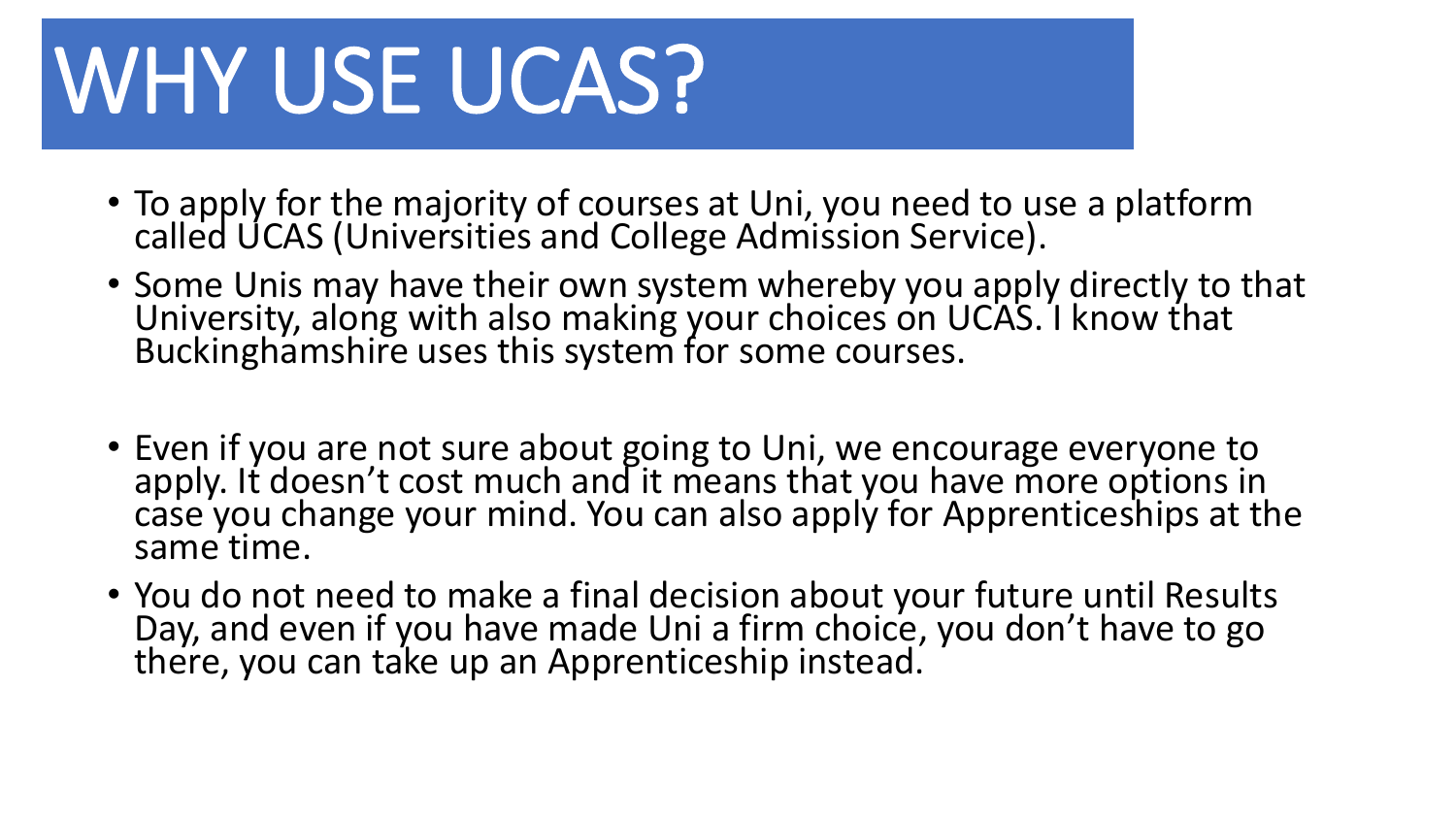# OVERVIEW OF N6 PROCESS

### Students…

- 1. Go to virtual open days (available from now, look at specific Uni websites)
- 2. Use Unifrog to add activities and competencies to locker
- 3. Use Unifrog and UCAS to search for courses and make short-lists
- 4. Start to write personal statement before summer holidays
- 5. Start UCAS application online before summer holidays
- 6. Finish personal statement in Autumn term
- 7. Make final choices about Uni courses in Autumn term
- 8. Complete UCAS application online by the end of November
- **9. Pay (using own card) and send application**
- **10. Application goes to the Sixth Form team who will add your reference and predicted grades**
- **11. You meet with the Sixth Form team in December to finally check application and send together**
- **\* Early Entry students will have different dates to above.**

It costs £20 to make a single choice and £26 to make more than one choice. You can make up to 5 choices. You can only have one UCAS application.

For medicine, you can only allocate 4 out of 5 of your choices to a Medical School, the other could be in Bio-Chemistry for example.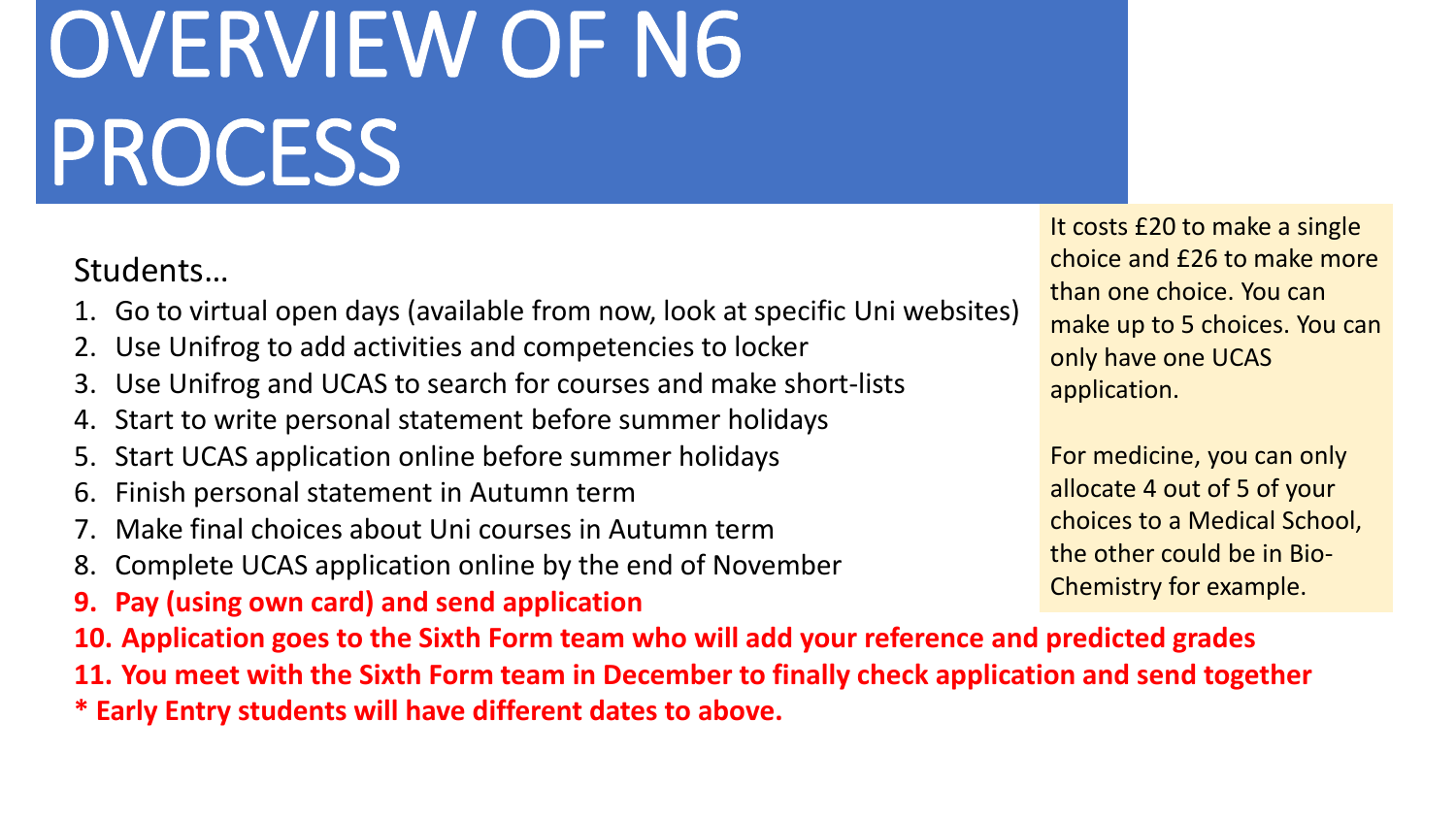

At the moment, UCAS are sticking to their normal deadlines for submission, these are:

- 15 October 2019 at 18:00– any course at the universities of Oxford and Cambridge, or for most courses in medicine, veterinary medicine/science, and dentistry. You can add choices with a different deadline later, but don't forget you can only have five choices in total.
- 15 January 2020 at 18:00- for the majority of courses.

**NOTE! Some courses may also have additional tests that you need to book and complete as part of the admission process. This is a compulsory for the early entry courses. I would recommend that you revise and prepare for these in the summer, and take these as soon as you can in the Autumn Term so that they do not clash with any interviews or internal exams that will happen in December. Students who leave the exams until last minute, become very stressed and overwhelmed.**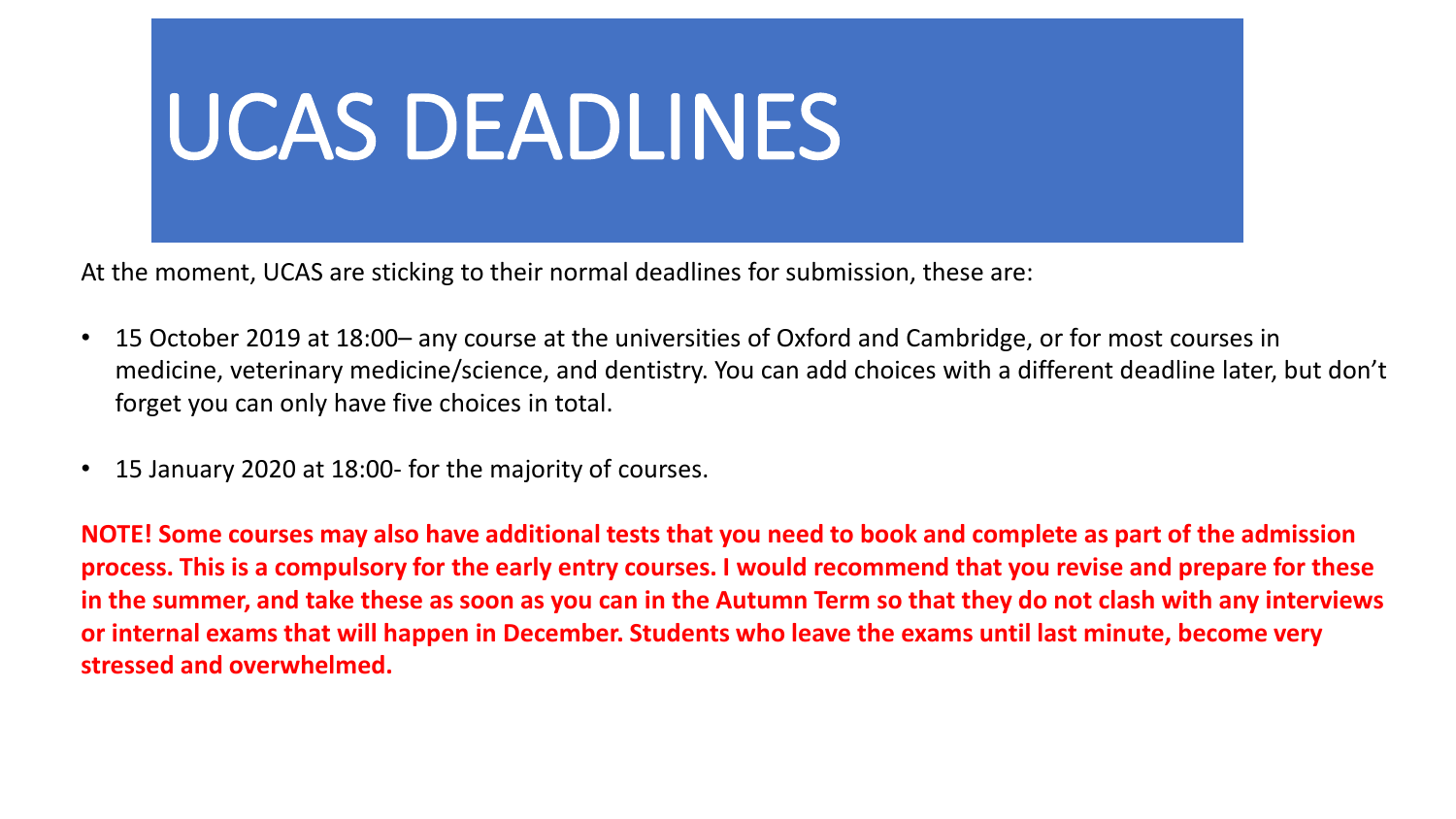# HOW TO GET STARTED

<https://www.ucas.com/undergraduate/applying-university/filling-your-ucas-undergraduate-application>

- 1. Go to:<https://www.ucas.com/students>
- 2. Click 'Undergraduate' then 2021 Entry 'Apply'
- 3. Then 'Register' if doing so for the first time
- 4. Create a password and it will generate a username for you- TAKE A PHOTO OF THE USERNAME, WE CANNOT FIND THIS OUT FOR YOU IF YOU FORGET/ LOSE IT!
- **5. Use a personal email, so that if you decide to defer or use your UCAS account after you have left us, they will still be able to contact you (your Newman email ceases as soon as you leave us)**
- **6. Use the Cardinal Newman BUZZWORD: CNewman21**
- **7. Log in and then you are ready to make a start**

**Watch this first!**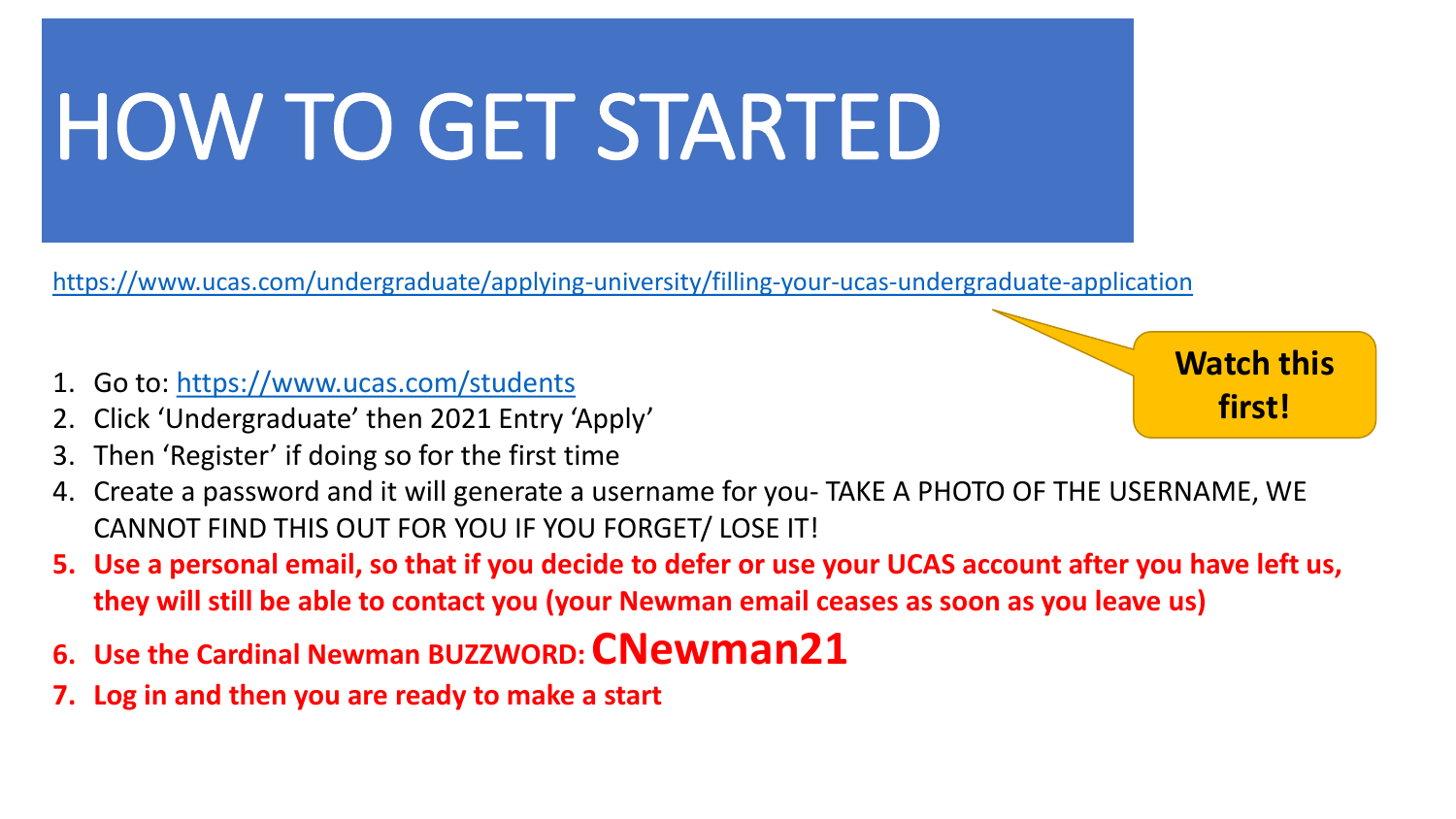### PERSONAL DETAILS

**These are COMMON errors that most students make.**

#### **DO:**

- ✓ Write your name exactly as it is on your **PASSPORT.**
- $\checkmark$  Use a personal email address (not Newman one) that you use regularly.
- ✓**For fee code- select '02 UK'** if you are a UK citizen. If you do not have UK citizenship then you will be classed as an international student.
- ✓For student support arrangements- make sure you write Luton or Bedfordshire, depending on where you live. This info will be fed back to Student Finance.
- ✓**Include a Nominated Access-** this is very important. If you are in an accident, then you need to nominate someone who can talk to UCAS on your behalf.
- $\checkmark$  Disability/ special needs can also include if you have been diagnosed with a mental health condition .i.e. anxiety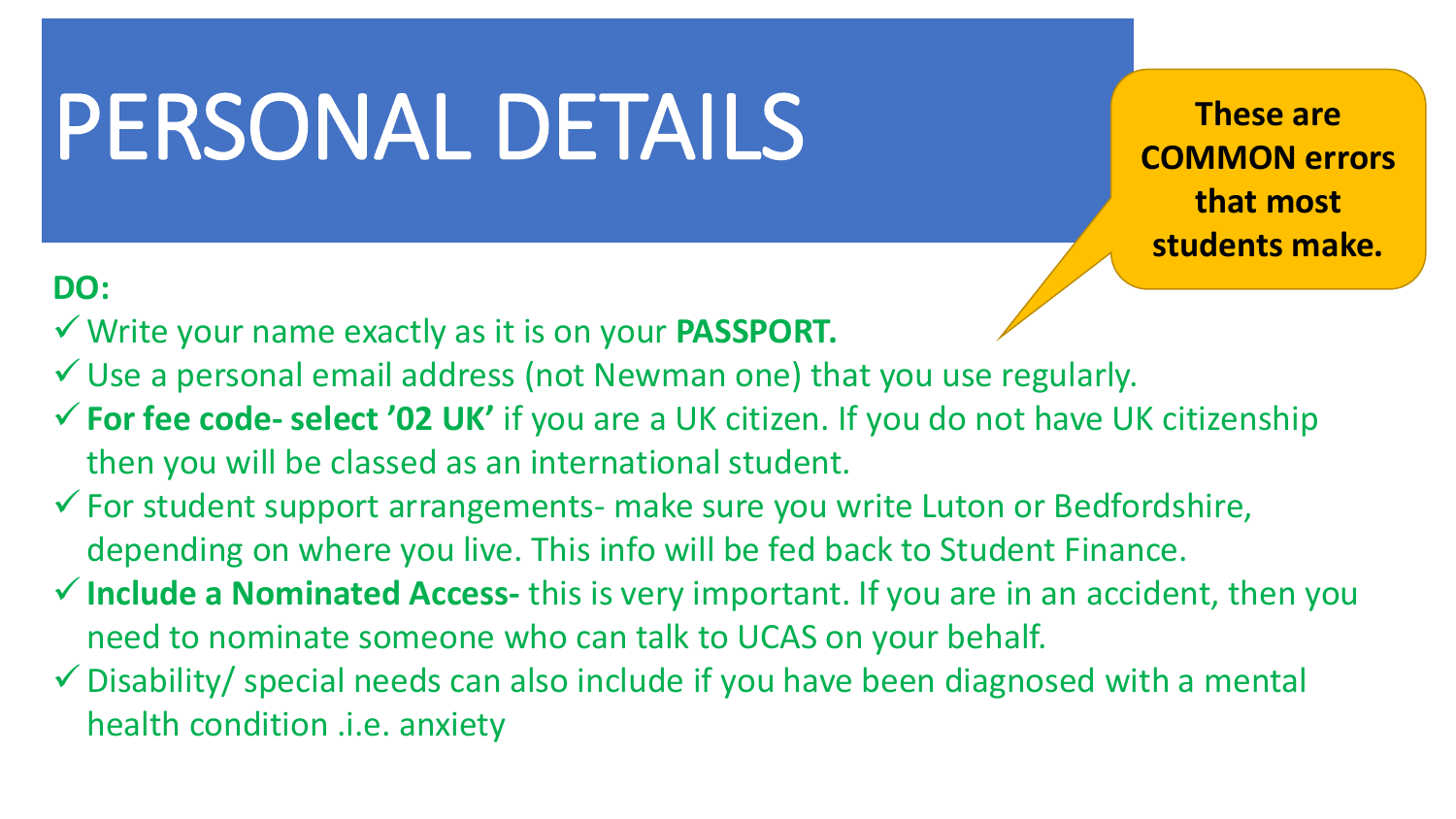### **CHOICES**

**DO:**

- $\checkmark$  Make up to 5 options.
- $\checkmark$  Triple check you have the right course and codes.
- $\checkmark$  Triple check the start date- should be Sept 2021.
- ✓I would not recommend deferring in light of the current economic climate, you can defer later on.
- ✓I would not recommend living at home, unless you are applying to a Uni that is less than an hour away from where you live.

**These are COMMON errors that most students make.**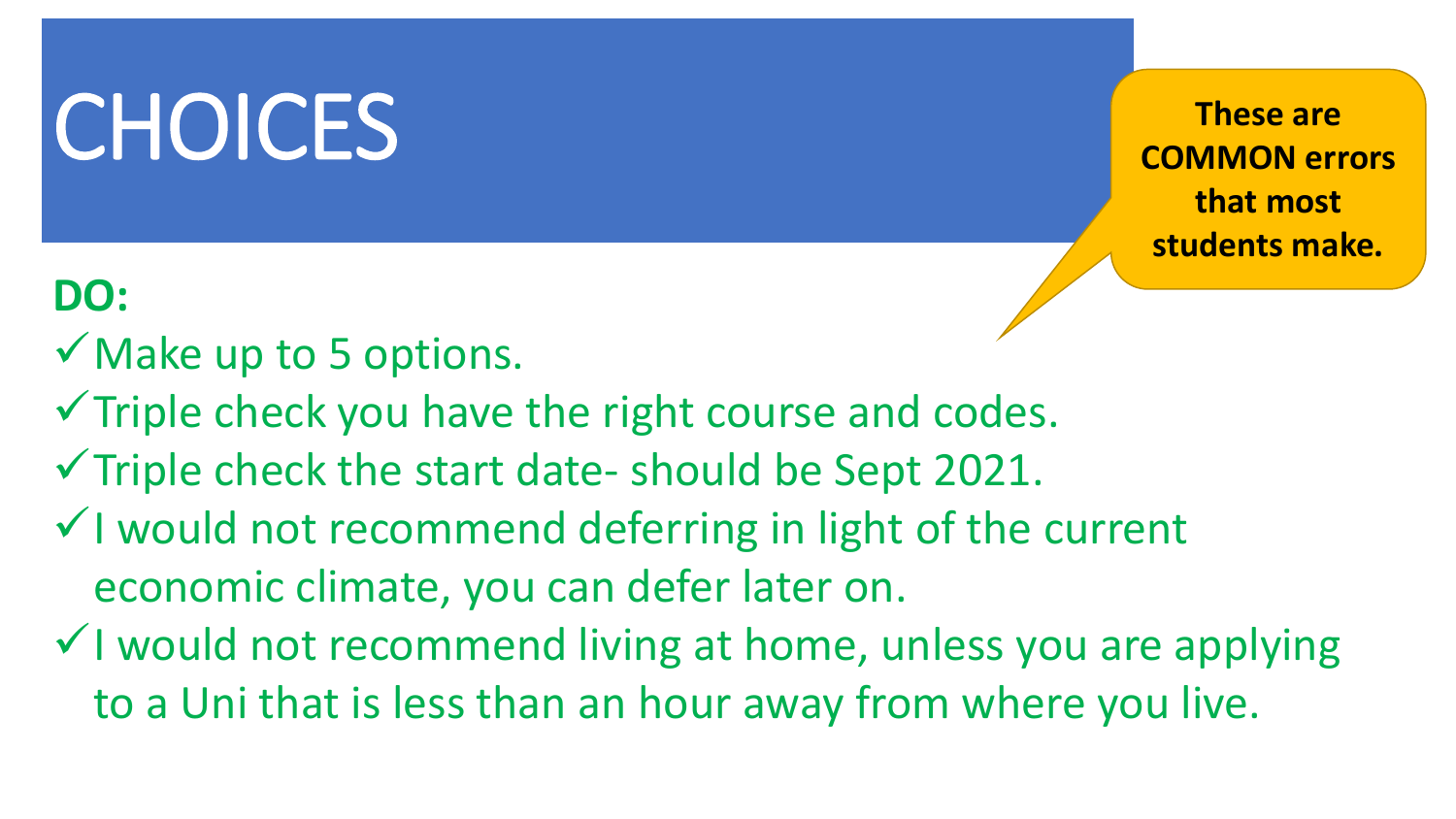### ADDITIONAL INFO

**These are COMMON errors that most students make.**

### **DO:**

 $\checkmark$  For 'activities in preparation' list any summer schools, lectures, work placements or courses that you have done.

### **DON'T:**

X List employment for 'activities in preparation'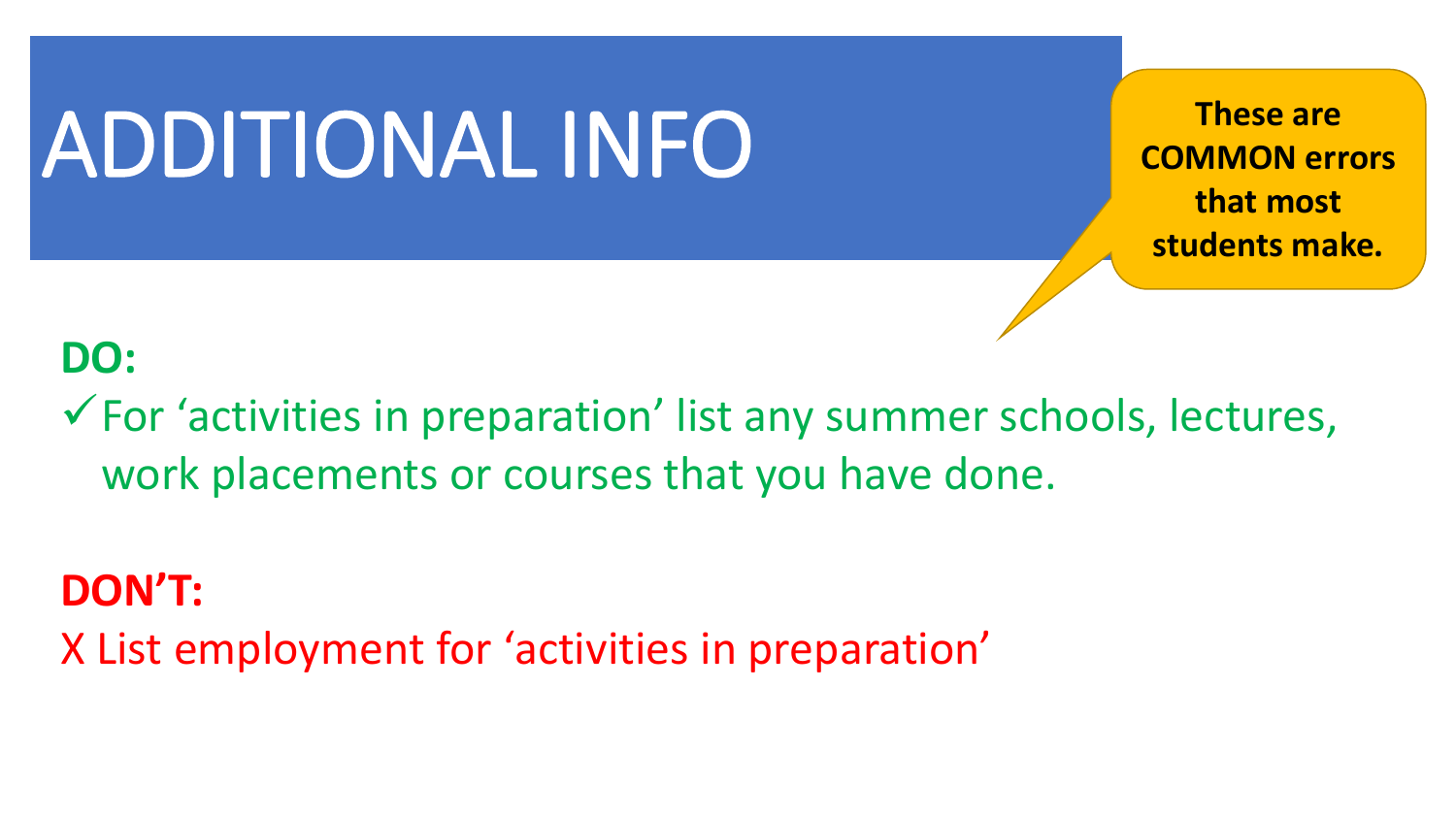### EDUCATION

**These are COMMON errors that most students make.**

#### **DO:**

- ✓ Add all the schools you have attended for GCSE and A Level. If you were at Newman for both, you only list Cardinal Newman R C School, Luton.
- ✓ Write August 2019 for the date your GCSEs were awarded.
- $\checkmark$  Get the Exam Board correct!
- ✓ List ALL GCSEs and grades (even if you did terrible in one and are embarrassed about it, sorry, they will know).
- $\checkmark$  List ALL of your A Level subjects with August 2021 as the date you will be awarded the grade. You cannot list the grade obviously.

### **IF YOU DO NOT LIST YOUR A LEVELS, THEN WE CAN'T INPUT PREDICTED GRADES.**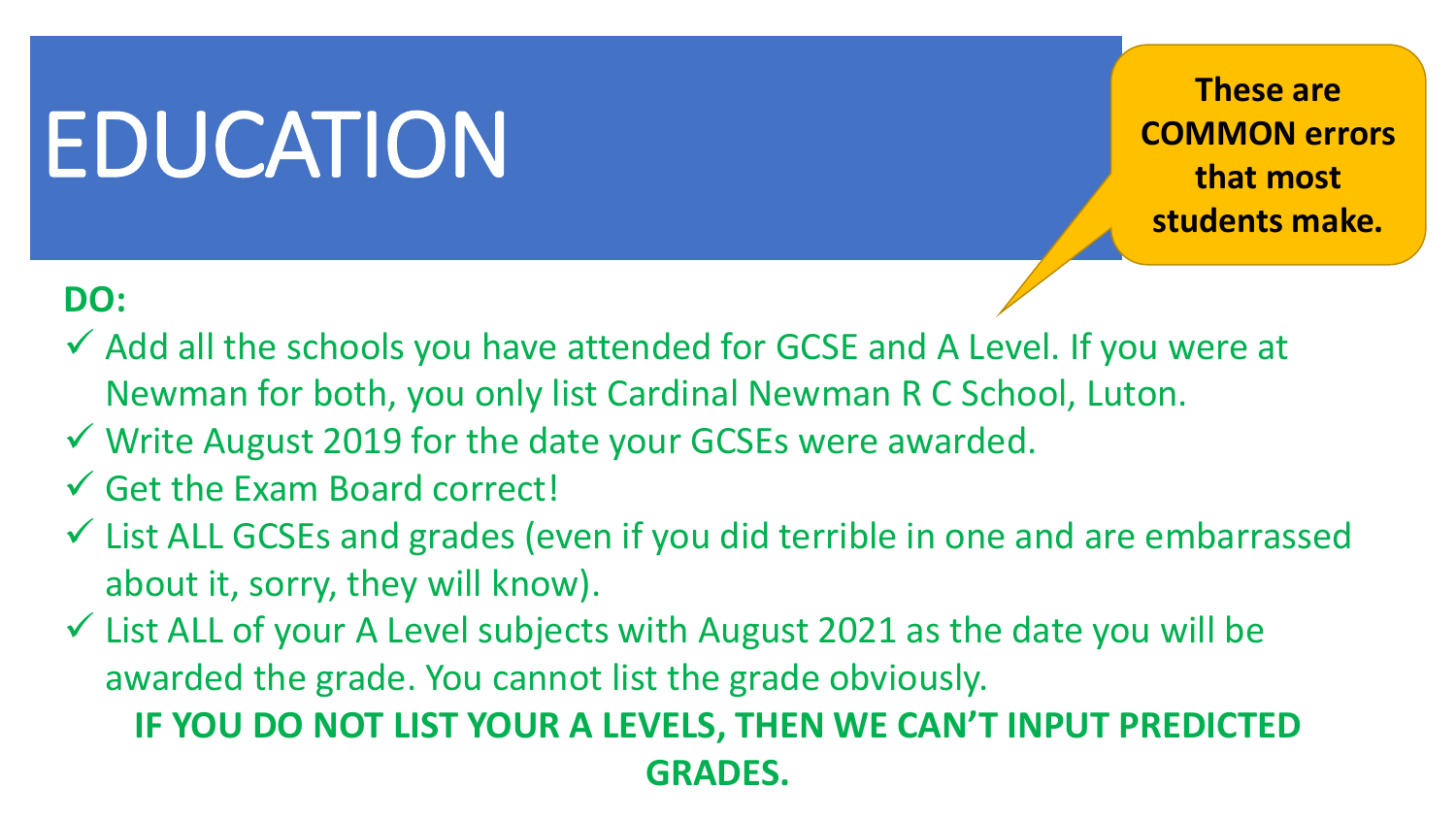# EMPLOYMENT & STD FINANCE

**These are COMMON errors that most students make.**

### **DO:**

- $\checkmark$  Add any full or part time jobs you have/ have had.
- ✓ Tick 'yes' for Student Finance! Or you won't be getting any financial support for fees and maintenance loans. You don't need to worry about registering for Student Finance until Year 13.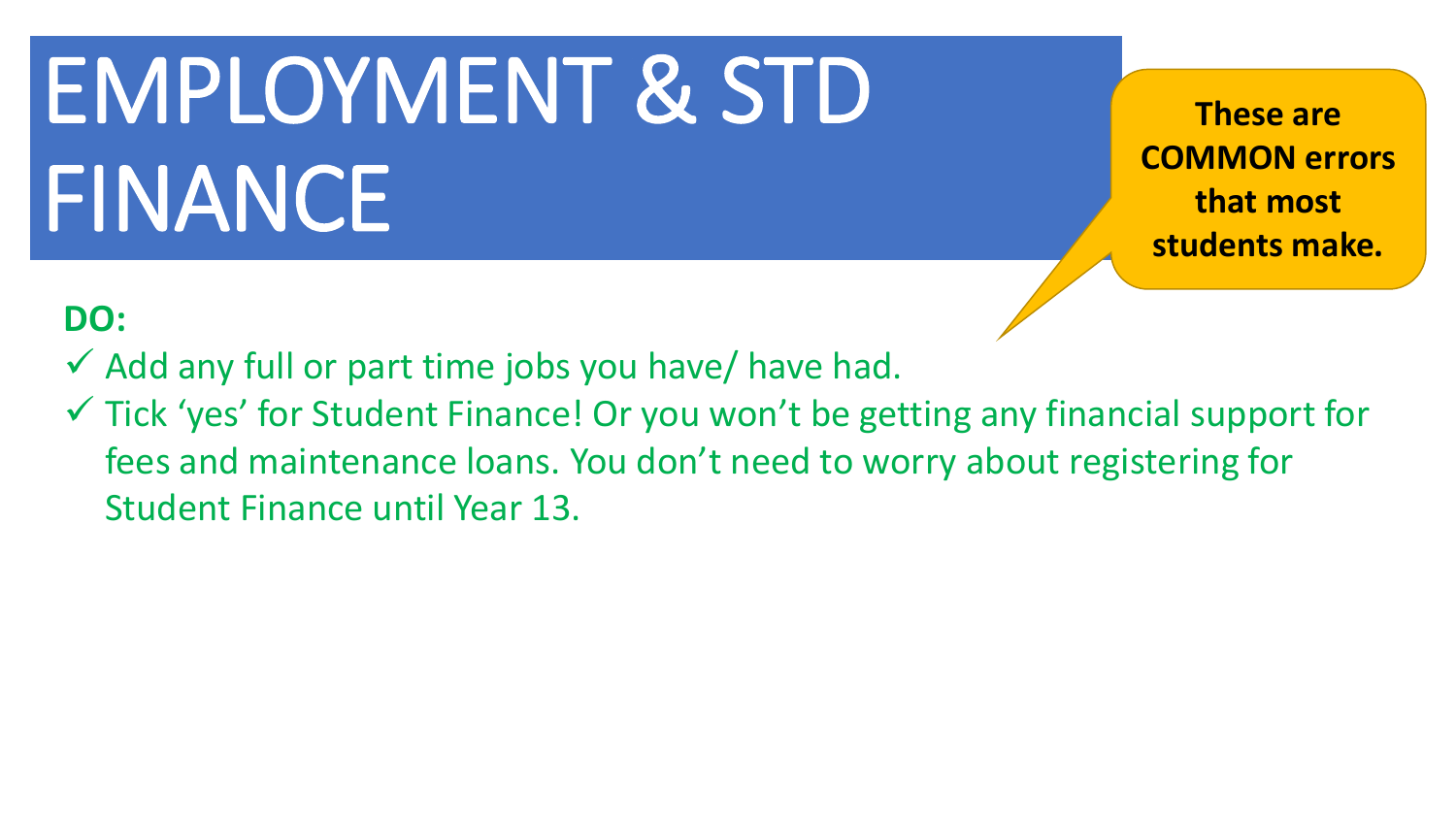### PERSONAL STATEMENT

**These are COMMON errors that most students make.**

- 1. Write on Unifrog first using all of their examples and guidance on there. More info to follow about how to draft this.
- 2. Copy onto a Word Doc to check SPaG.
- 3. Make sure it is no more than 47 lines or 4000 characters (including spaces). Anything more gets cut off.
- 4. Copy and paste onto UCAS and save.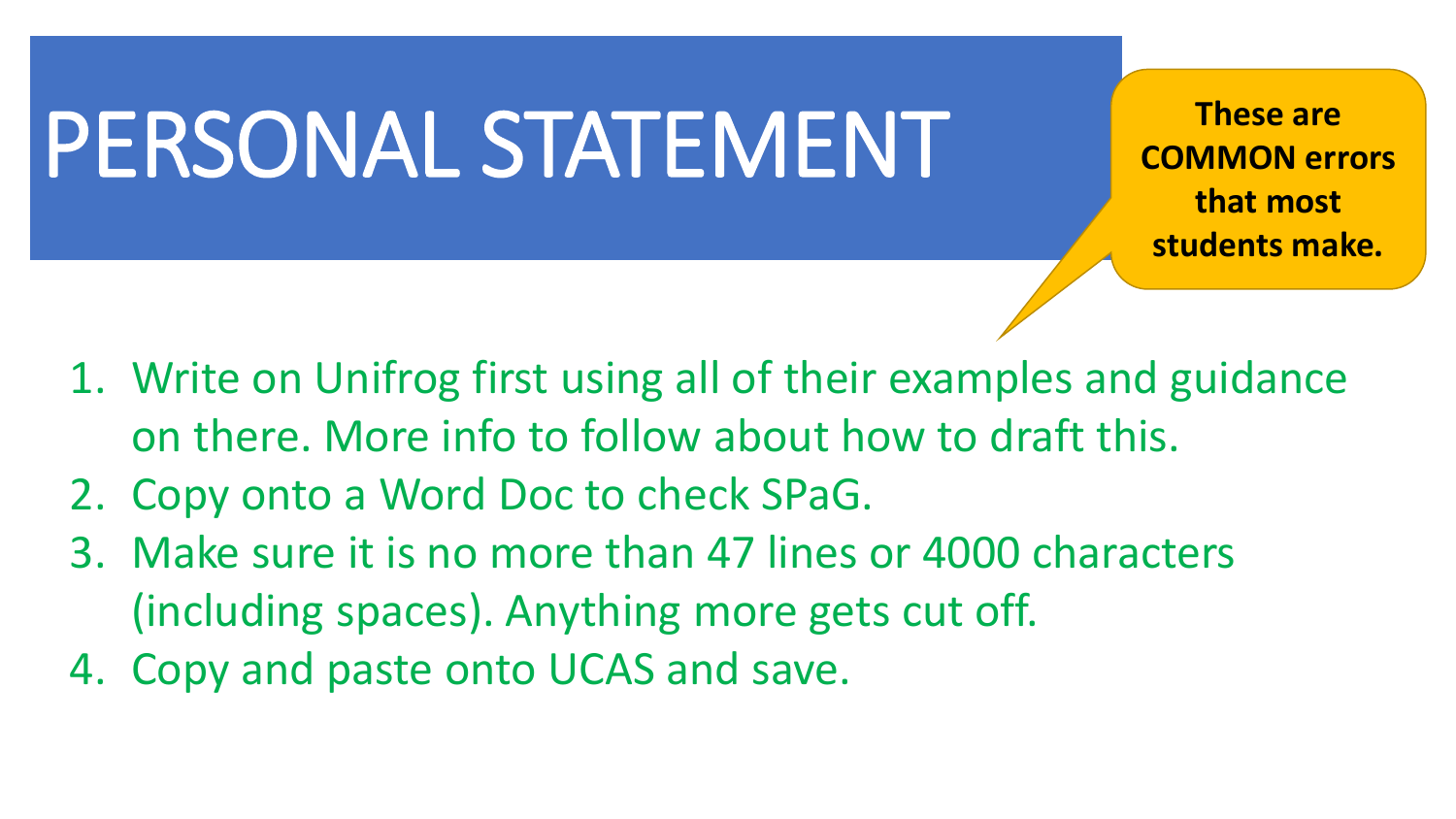# DONE!

- 1. Pay and send online.
- 2. The application goes to the Sixth Form team who will add your reference and predicted grades.
- 3. They will then meet with you and you will send it off together.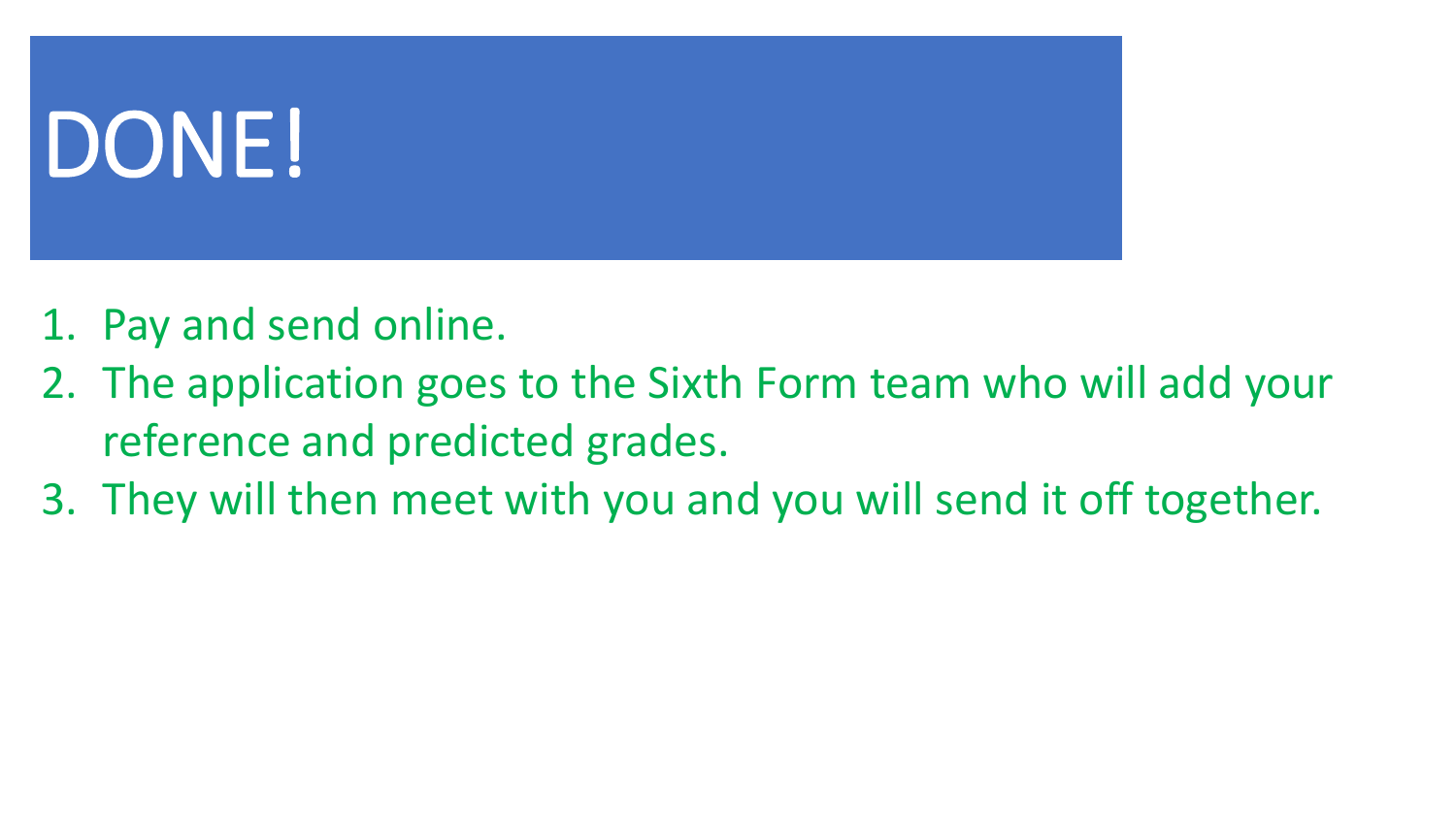## DEADLINES COMING UP

**Many students do up to 10 drafts of their personal statement!**

| <b>Deadline</b>                      | <b>Task</b>                                                                                                                                       |
|--------------------------------------|---------------------------------------------------------------------------------------------------------------------------------------------------|
| 1 <sup>st</sup> June                 | 1. Unifrog- Add any competencies and activities to Locker.                                                                                        |
| 15 <sup>th</sup> June                | 2. Unifrog- Search for Uni courses using the subject or careers searches. Make at least 2 short-lists.<br>Make sure you choose realistic courses. |
| 29 <sup>th</sup> June                | 3. Complete personal details, additional info, education, employment and student finance sections of<br><b>UCAS Application.</b>                  |
| 6 <sup>th</sup> July                 | 4. Write first draft of personal statement and submit to your tutor on Unifrog.                                                                   |
| 13 <sup>th</sup> July                | 5. Early entry- send second draft of personal statement to tutor. Book any entrance exams as early in<br>the Autumn term as you can.              |
| $17th$ July                          | 6. Make sure you have attended at least 3 virtual open days.                                                                                      |
| 14 <sup>th</sup><br><b>September</b> | 7. Early entry-third draft of personal statement to tutor<br>8. Everyone else-second draft of personal statement to tutor                         |